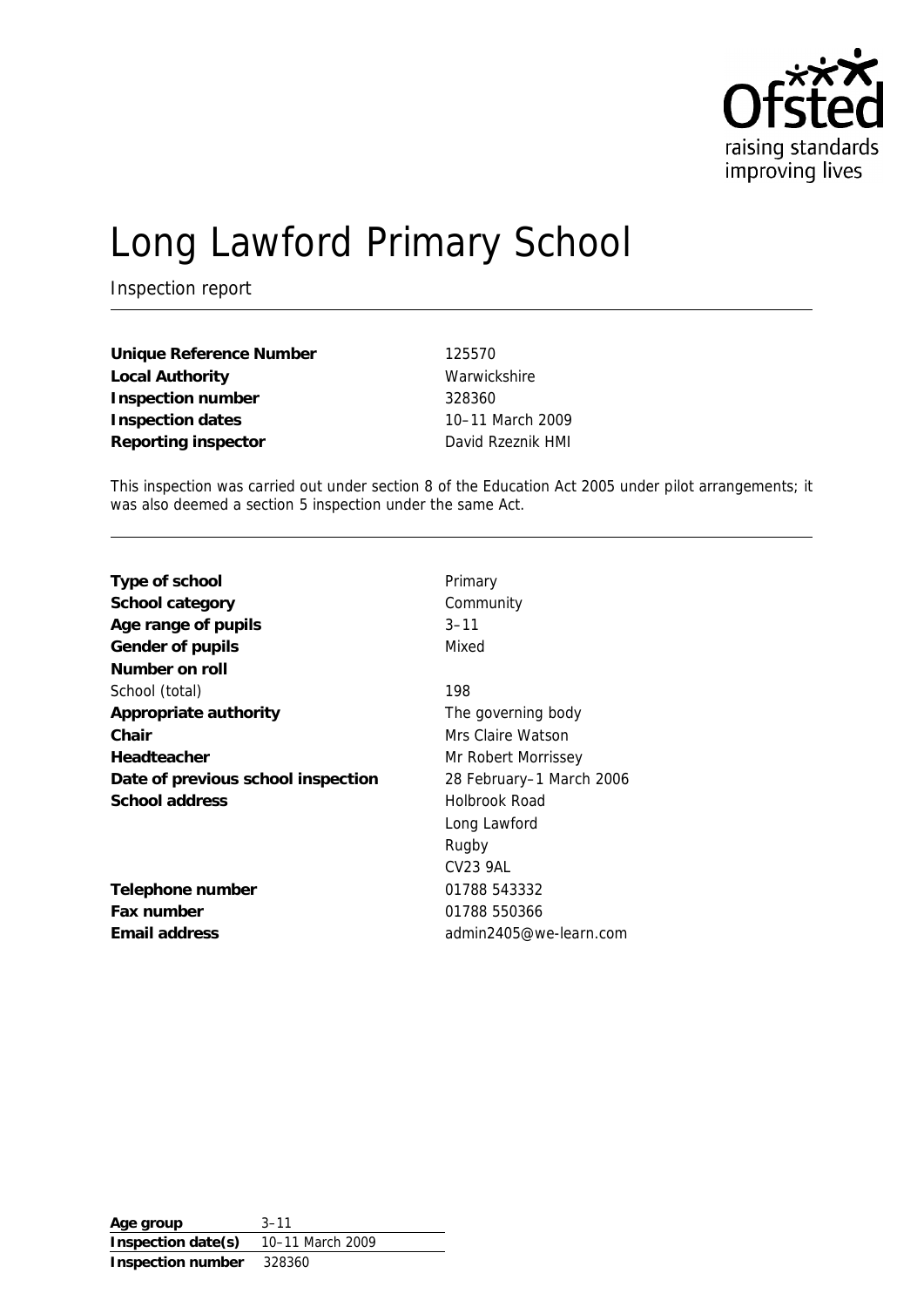#### © Crown copyright 2009

#### Website: www.ofsted.gov.uk

This document may be reproduced in whole or in part for non-commercial educational purposes, provided that the information quoted is reproduced without adaptation and the source and date of publication are stated.

Further copies of this report are obtainable from the school. Under the Education Act 2005, the school must provide a copy of this report free of charge to certain categories of people. A charge not exceeding the full cost of reproduction may be made for any other copies supplied.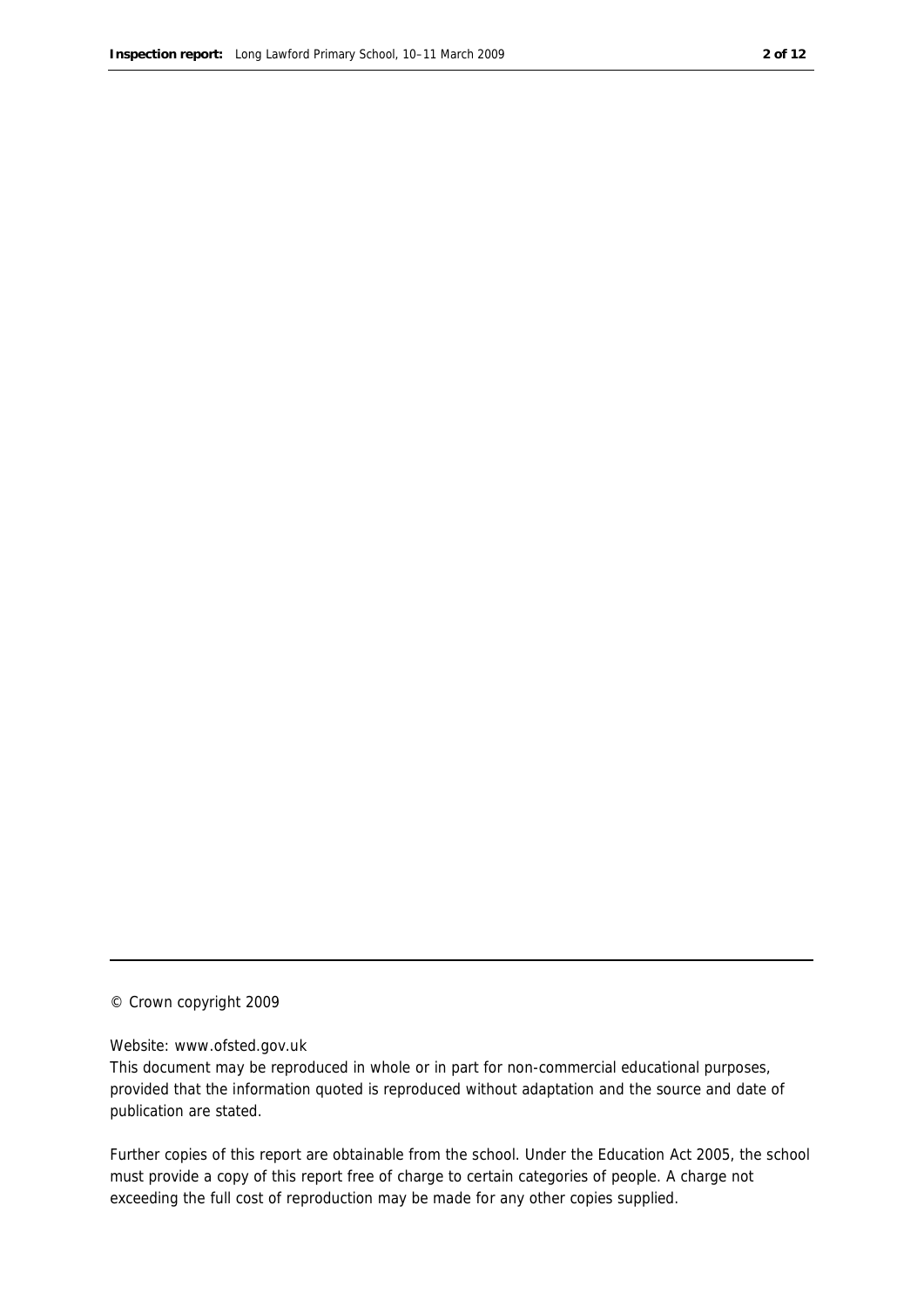### **Introduction**

This pilot inspection was carried out by one of Her Majesty's Inspectors of Schools and one Additional Inspector. Inspectors observed teaching and learning in all classes. They observed 12 lessons. Meetings were held with the headteacher, the chair of governors and the Early Years Foundation Stage leader. Inspectors also held meetings with the school council and members of the Parents' Forum. Writing was scrutinised in Years 1, 4 and 6. Some pupils were heard reading in Years 1, 2, 3 and 5. Inspectors observed the school's work, and looked at documents and analysed the responses from 71 parental, 191 pupil and 17 staff questionnaires.

The inspection team looked in detail at the following:

- how effective is teaching, learning and assessment in reading, writing and mathematics, noting any variations in pupils' performance
- the effectiveness and impact of provision made for Polish pupils and the average and more able pupils
- $\blacksquare$  the quality of leadership provided by the headteacher and middle leaders, particularly in English, mathematics and the Early Years Foundation Stage.

#### **Information about the school**

The school is slightly smaller than average. Most pupils are of White British origin. There are a few Polish pupils, but most have been in this country for over two years, therefore they are not at the early stages of learning to speak English as an additional language. The proportion of pupils with learning difficulties and/or disabilities, including statements of special educational needs is below average. Nursery provision is part-time, mornings only. A children's centre is located on site but it is independent of the school and is inspected separately. The school has achieved a Sports Activemark.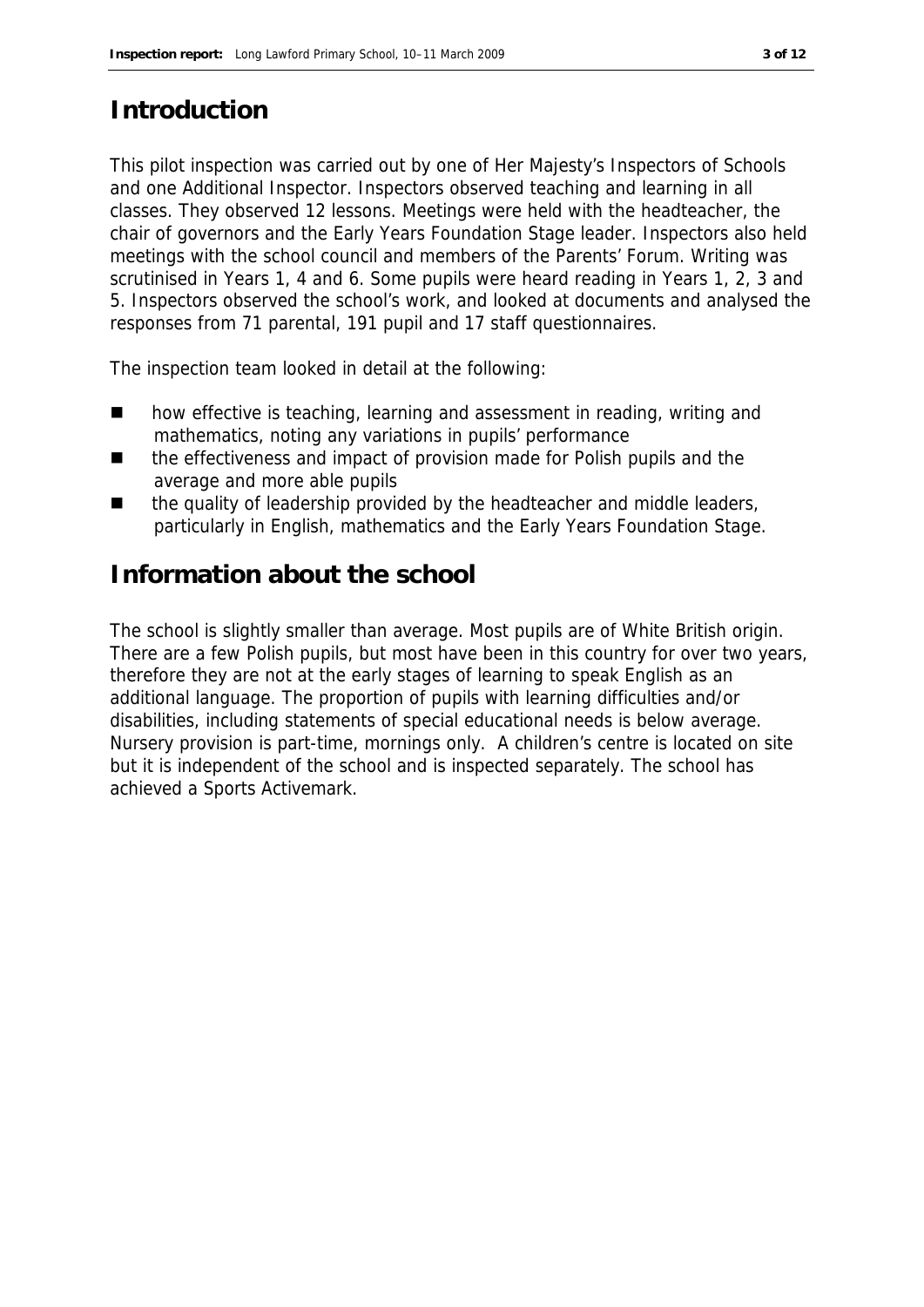### **Inspection judgements**

**Grades: 1 is outstanding, 2 is good, 3 is satisfactory, and 4 is inadequate**

#### **Overall effectiveness 3**

#### **Capacity for sustained improvement 3**

### **Main findings**

This is a satisfactory and improving school with some good features. Its capacity to improve is satisfactory. Following the last inspection, there was much to do, particularly improving the quality of teaching and leadership. In the past 15 months, the school has 'turned the corner' and the pace of change is starting to accelerate. A number of worthwhile developments have taken place, particularly improving behaviour, establishing a clear vision for the school, and refurbishing the premises, particularly the information and communication technology (ICT) facilities and the library. Work in these areas has borne fruit. All staff and governors are now 'signed up' to the improvement agenda, and staff, parents and governors say the school is moving in the right direction. Provision for the children in the Early Years Foundation Stage is good. While the outdoor curriculum is satisfactory, it does not build well enough on the good work done indoors.

The quality of teaching and learning is satisfactory overall but inconsistent. It is good in the Nursery, Reception and Year 6. The teaching of letters and sounds has significantly improved and is starting to raise standards in English for the youngest children and those in Years 2 and 6. Nevertheless, pupils' progress in reading, writing and mathematics is too variable. Assessment information is not being used effectively to plan work that is closely matched to pupils' differing capabilities.

Self-evaluation procedures are sound and this means senior staff know the school's main strengths and weaknesses. However, leaders are not being systematic enough in remedying the weaknesses in teaching and learning. A number of subject and middle leaders are not sufficiently involved in evaluating provision or eradicating weaknesses. This limits the school's capacity to improve further. The school tracks individual pupils' attainment and progress satisfactorily but is not properly evaluating how well different groups of pupils are achieving to inform intervention.

The school has a number of important strengths. Pupils are well cared for and governors are doing a good job holding the school to account. A wide range of extracurricular activities are provided and pupils really enjoy them.

A small proportion of the schools whose overall effectiveness is judged satisfactory, but which have areas of underperformance, will receive a monitoring visit by an Ofsted inspector before their next section 5 inspection.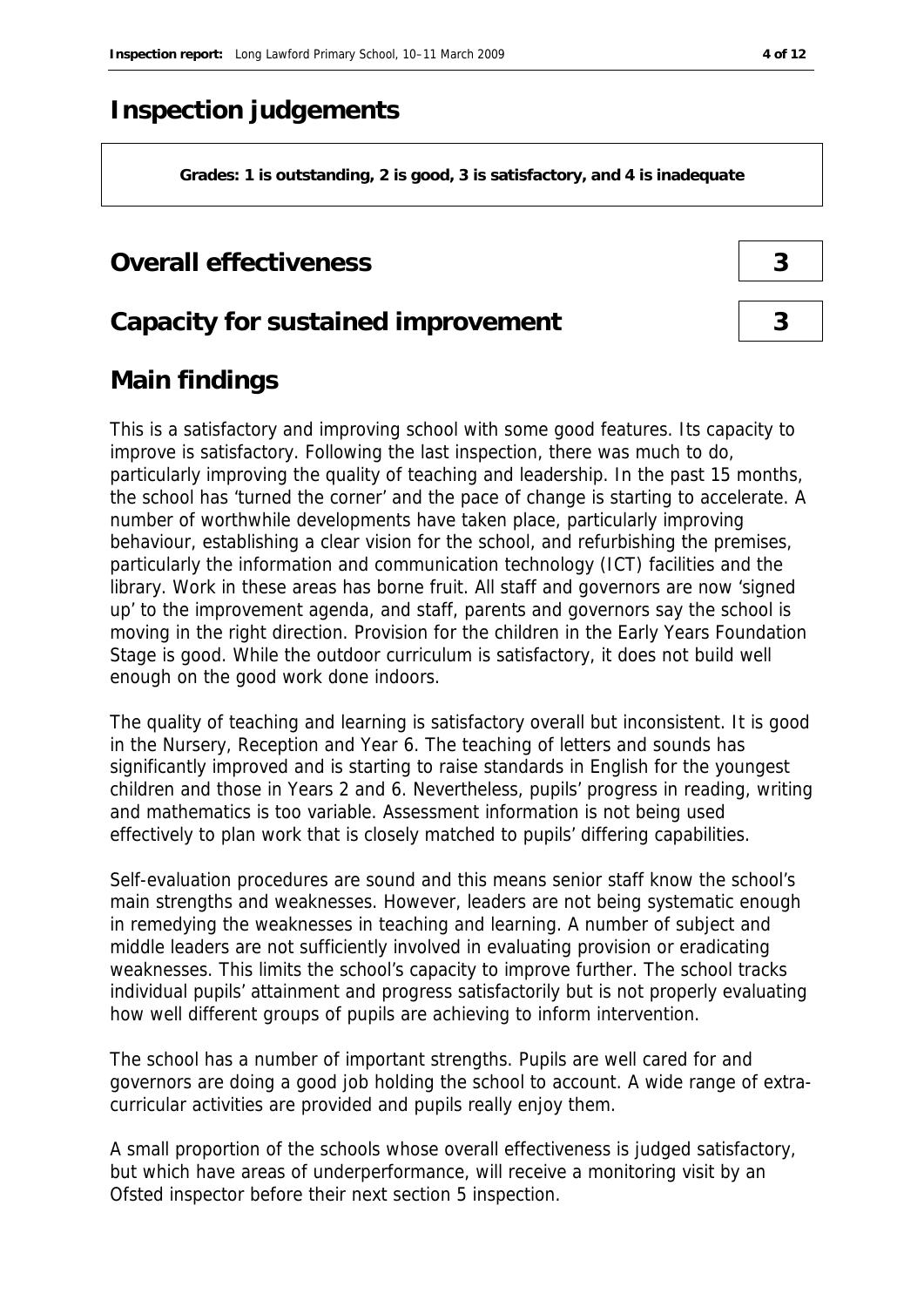## **What does the school need to do to improve further?**

- Accelerate pupils' progress in reading, writing and mathematics by:
	- significantly increasing the proportion of good teaching, and sharing the good practice that exists in these subjects more widely
	- making better use of assessment information to ensure that work is closely matched to pupils' differing capabilities
	- providing more opportunities for extended writing and improve pupils' spelling, punctuation and handwriting skills
	- ensuring that the average and more able pupils in Years 1 and 2 read more difficult books and providing parents with guidance and resources so they can support their child's learning at home
	- providing more investigative and problem solving activities in mathematics.
- Improve outdoor provision and outdoor resources for children in the Nursery and Reception classes so that they are able to extend their learning and enjoy good quality experiences outdoors.
- **IMPROVE leadership and management by:** 
	- being more systematic in following up weaknesses in teaching, learning and assessment within challenging timescales
	- further refining the tracking of pupils to determine the progress made
	- by different groups to inform intervention
	- involving more subject and middle leaders in evaluating provision.

#### **How good is the overall outcome for individuals**  and groups of pupils?

- Achievement is satisfactory overall. Pupils' progress is inconsistent. For example, between September 2008 and February 2009, pupils in Years 2 and 6 made good progress in reading and writing but in Years 1, 3, 4 and 5 their progress in both subjects was only satisfactory.
- in 2008, Year 6 standards rose markedly to above average. Standards in Year 2 were slightly above average. Too few pupils reached the higher National Curriculum level in reading.
- **Polish pupils' literacy and numeracy skills are developing at a very good rate.** They have received very effective support from the Polish interpreter.
- Those with learning difficulties/and or disabilities are making satisfactory progress.
- The books that the average and more able readers in Years 1 and 2 read lack challenge, so pupils' reading skills are not extended.
- Pupils are well behaved and are keen to succeed. They enjoy coming to school as demonstrated by their regular attendance.
- Pupils feel safe and secure. 'Kerb Safe' and 'E-Safety' have ensured pupils know the dangers when crossing the road and when using the internet.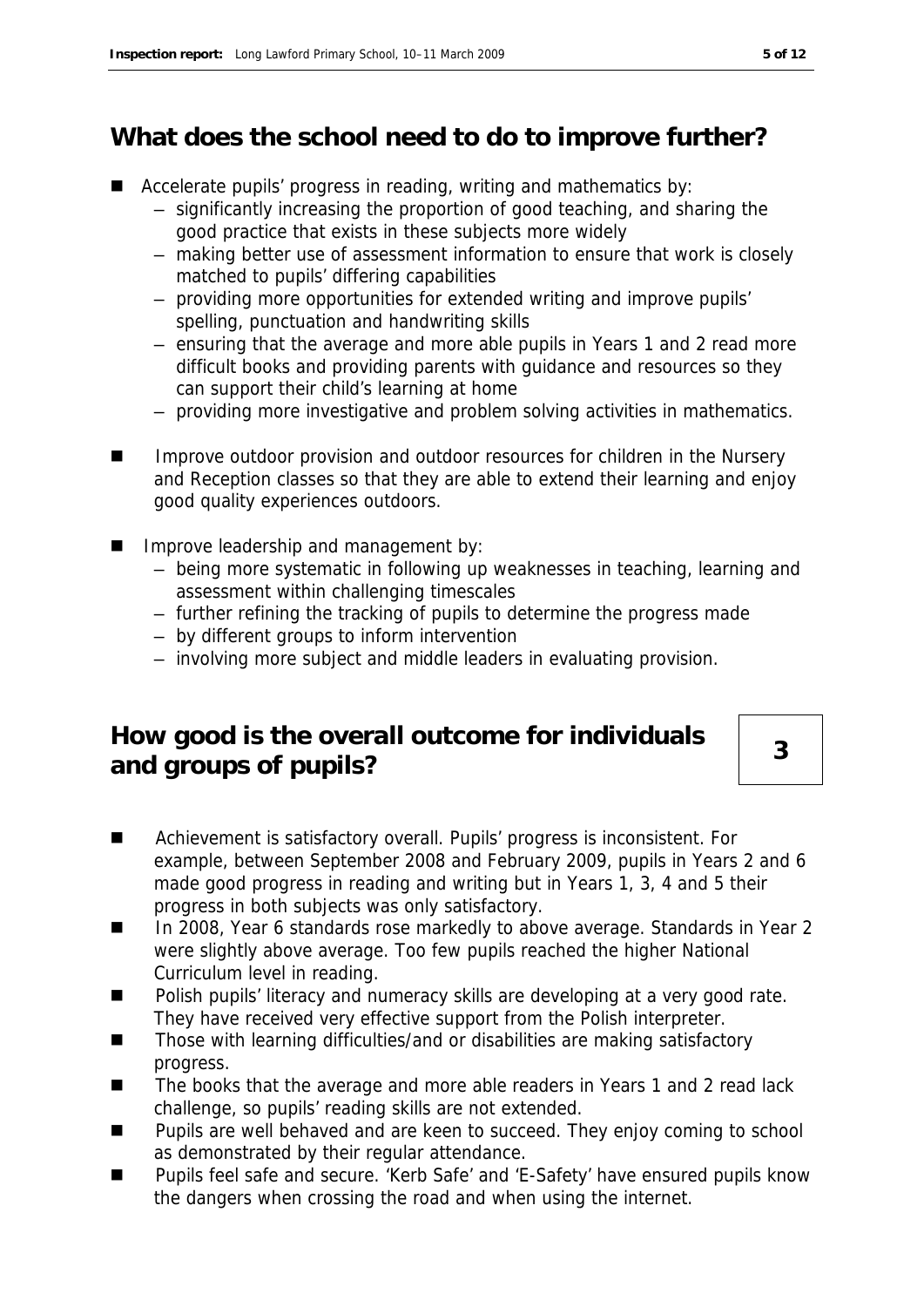- The school council is starting to be involved in decision-making. Pupils take pride in being prefects and play leaders; however, their contribution in the wider community is limited.
- Apart from in Year 6, pupils' understanding of different cultures and lifestyles is limited. Opportunities are missed to draw upon Polish culture, language and customs.

| Pupils' attainment <sup>1</sup>                                                                                    | 2 |
|--------------------------------------------------------------------------------------------------------------------|---|
| The quality of pupils' learning and their progress                                                                 | 3 |
| The quality of learning for pupils with learning difficulties and/or disabilities and their<br>progress            | 3 |
| How well do pupils achieve and enjoy their learning?                                                               | 3 |
| To what extent do pupils feel safe?                                                                                | 2 |
| How well do pupils behave?                                                                                         | 2 |
| To what extent do pupils adopt healthy lifestyles?                                                                 | 2 |
| To what extent do pupils contribute to the school and wider community?                                             | 3 |
| Pupils' attendance                                                                                                 | 3 |
| How well do pupils develop workplace and other skills that will contribute to<br>their future economic well-being? | 3 |
| What is the extent of pupils' spiritual, moral, social and cultural development?                                   | 3 |

These are the grades for pupils' outcomes

#### **The quality of the school's work**

-

- In the most effective lessons, work is stimulating and fully engages pupils' interest. For example, in a Year 5 ICT lesson, pupils were engrossed when using computers and cameras to produce a short video animation.
- Teachers manage behaviour well and form good relationships with pupils. They have sound subject knowledge and teach concepts securely. Lesson objectives are shared at the start of lessons so pupils know what they must achieve.
- Where teaching is satisfactory, it is mainly because insufficient use is made of assessment information to ensure all pupils are consistently challenged. On occasions, pupils are given unproductive activities and this means time is not used wisely.
- Adults in the Nursery and Reception assess children's learning effectively and use the information to plan lessons of good quality.
- **Pupils do not write at length and many pupils do not write in a fluent joined** style. Pupils' spelling and punctuation skills are insufficiently developed.
- **Pupils do too little investigative and problem solving work in mathematics so** that they do not fully understand the use and application of mathematics.
- Pupils in Year 6 know their targets and what National Curriculum level they are working at. However, pupils say they have difficulty understanding what their targets mean because the wording is too difficult. Inspectors agree. Pupils are not sufficiently involved in assessing their own learning and setting their own

<sup>&</sup>lt;sup>1</sup> Grades for attainment are: 1 is high; 2 is above average; 3 is broadly average; 4 is low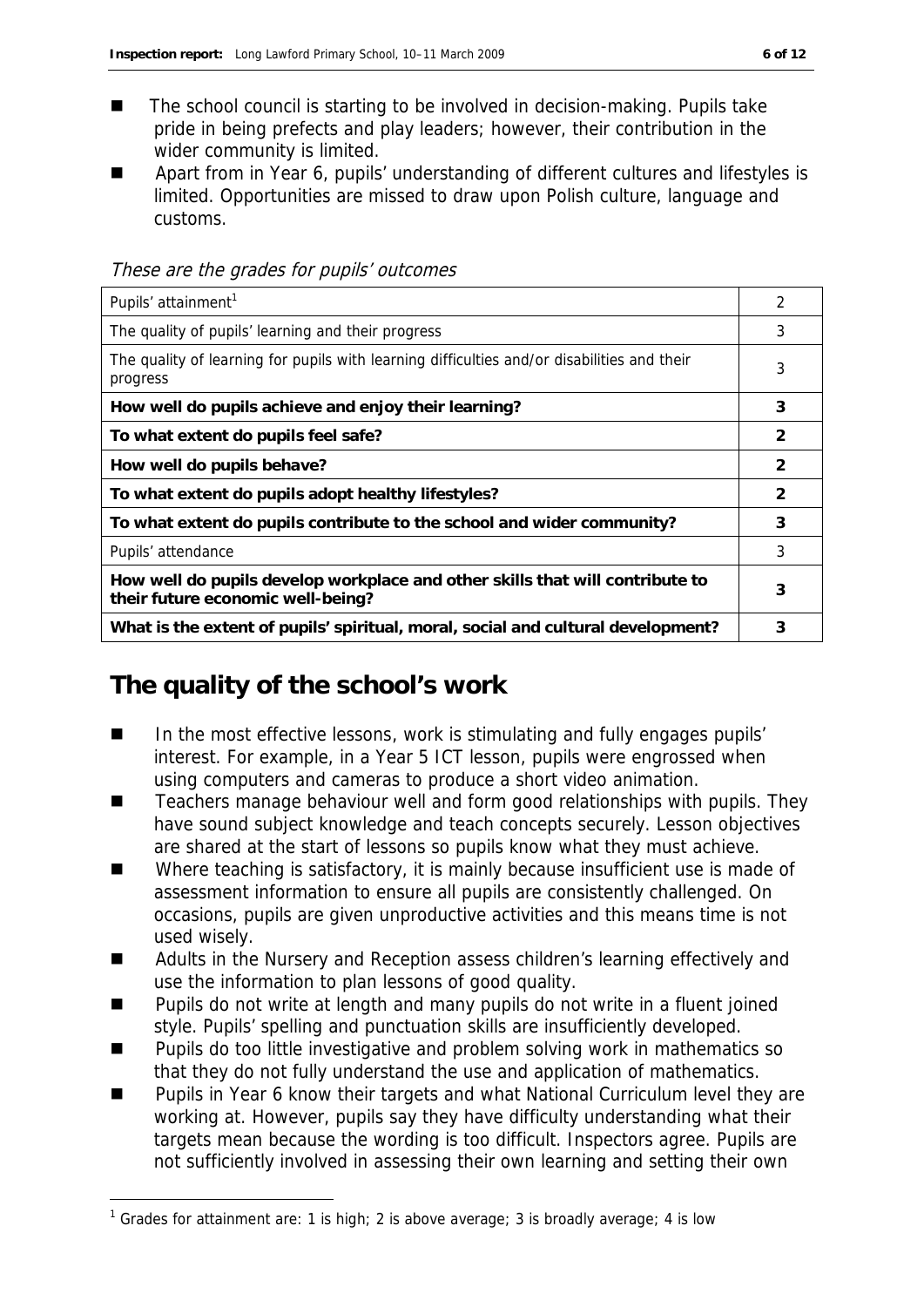targets.

- The school sets appropriately challenging targets at the end of each phase, and progress towards them is suitably monitored.
- **Pupils and parents speak highly of the enrichment activities provided before** and after school. The uptake of sporting activities is good and they help pupils exercise regularly and keep fit.

These are the grades for the quality of provision

| High quality teaching and purposeful learning                                                                                             |  |
|-------------------------------------------------------------------------------------------------------------------------------------------|--|
| Effective assessment                                                                                                                      |  |
| An appropriate curriculum which meets pupils' needs, including, where<br>relevant, provision through partnership with other organisations |  |
| Support, guidance and care                                                                                                                |  |

#### **How effective are leadership and management?**

- Leaders rightly focus their efforts on raising standards and ensuring that the school is moving forward.
- Effective action has been taken to improve behaviour. Leaders have an accurate picture of the quality of teaching. However, important weaknesses in teaching and learning are not being tackled within tight enough deadlines. The tracking of pupils' progress is not sufficiently robust.
- The English and mathematics leaders are providing sound leadership. Both leaders have a clear understanding of the main strengths and areas for development in their subjects. Appropriate action plans are in place to bring about further improvement.
- Staff questionnaires indicate that the school runs smoothly on a day-to-day basis, that the school makes appropriate provision for their professional development and that their contribution to the school is valued.
- Governors are doing a good job monitoring provision and are influential in determining the strategic direction of the school. They fully supported the headteacher's decision to seek intervention from the local authority in November 2007 to help tackle important weaknesses and bring about the necessary improvements. They ensure the school fulfils its statutory duties.
- At the time of the inspection, child protection procedures were clear and effectively implemented. Employment and staff vetting procedures meet government requirements.
- The school is a close-knit community in which pupils accept each other's differences. The school is involved in village life and pupils take part in local events. However, the school recognises that more could be done to engage with communities beyond the school to make a difference. Governors are currently considering how the library can be used for community use.
- The school promotes equality of opportunity. For example, it responded well to the influx of Polish pupils and provision was adapted to meet their needs well.

These are the grades for leadership and management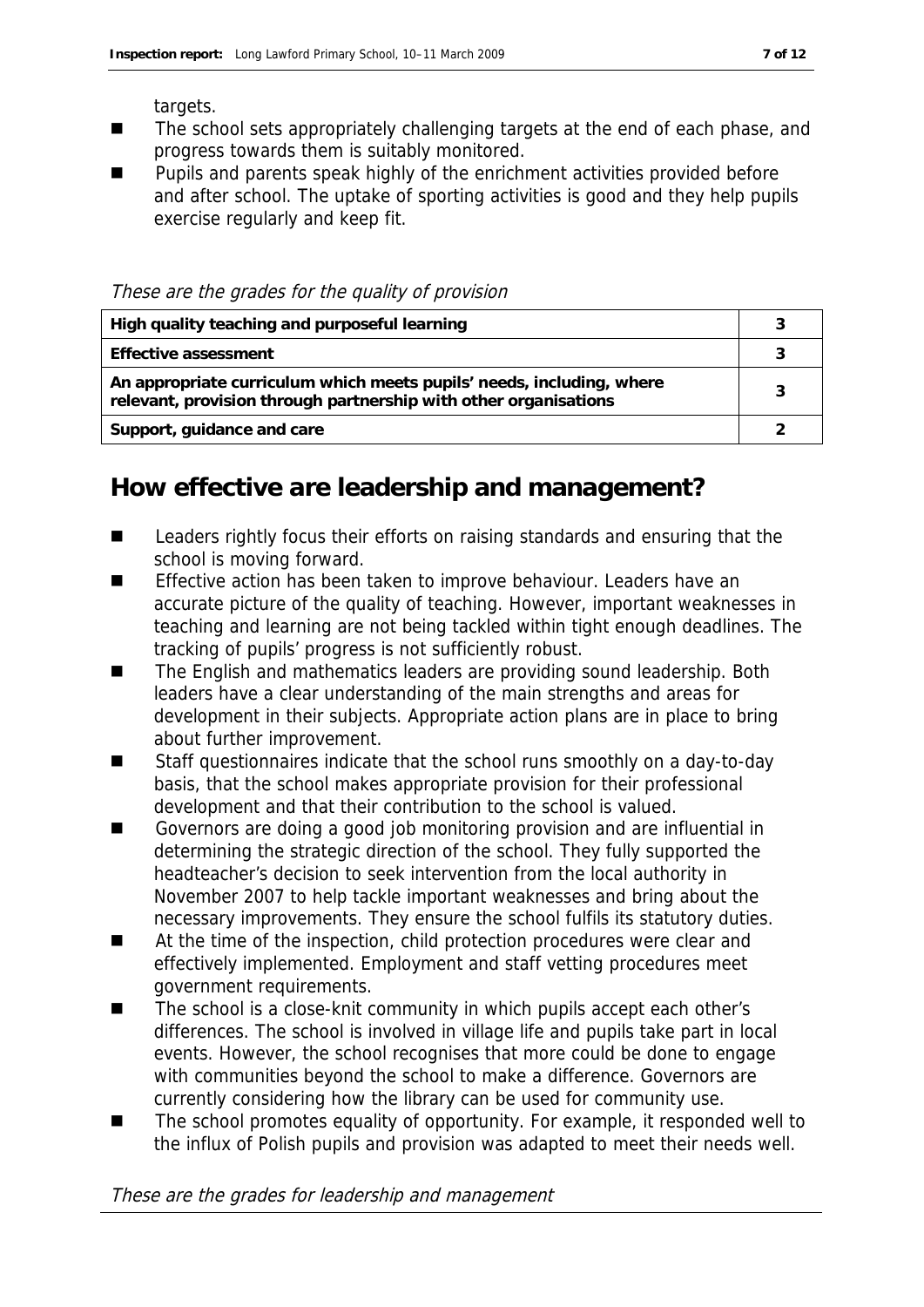| Communicating ambition and driving improvement                                                                                                                      |   |
|---------------------------------------------------------------------------------------------------------------------------------------------------------------------|---|
| Promoting equality of opportunity and tackling discrimination                                                                                                       | 3 |
| Ensuring that safeguarding procedures are effective                                                                                                                 | 3 |
| Ensuring that the governing body provides effective challenge and support so<br>that weaknesses are tackled decisively and statutory responsibilities are met       |   |
| Promoting the school's relationship with parents and carers, including their<br>involvement in decision-making about matters relating to learning and<br>well-being |   |
| Developing partnerships with other providers, organisations and services                                                                                            | 3 |
| Ensuring the school contributes to community cohesion                                                                                                               |   |
| Deploying resources to achieve value for money                                                                                                                      | 3 |

### **Early Years Foundation Stage**

Provision is good. Children are happy and have excellent attitudes to learning. Attainment on entry varies and is not as high as at the time of the last inspection. Children now enter the Nursery with basic skills that are below those expected for their age. They make good progress in all areas of learning because teaching is effective and children's welfare is promoted well. Most enter Year 1 working within the expected level for their age.

Children's behaviour is excellent. They work independently and cooperate well when working with others. A good balance is struck between activities the children choose for themselves and those led by adults. Lesson planning is good and activities are well matched to children's needs and interests. The structured teaching of letters and sounds is effective and children's reading and writing skills are developing at a good rate. Outdoor provision and equipment does not match the quality seen indoors. This means that children's skills are not being fully enhanced, particularly their physical skills. Leadership and management are satisfactory. The ongoing assessment of children's progress is good but the moderation of their attainment at the end of Reception requires further improvement. Transition arrangements into Year 1 are not robust enough. The Early Years Foundation Stage leader is not fully involved in the monitoring of provision in this phase, and does not evaluate the quality of provision in Years 1 and 2 to ensure coherence and continuity of learning.

| How good are the outcomes for children in the Early Years Foundation Stage?                                                |  |
|----------------------------------------------------------------------------------------------------------------------------|--|
| What is the quality of provision in the Early Years Foundation Stage?                                                      |  |
| How effectively is the provision in the Early Years Foundation Stage led and<br>managed?                                   |  |
| Overall effectiveness: how well does the setting/school meet the needs of<br>children in the Early Years Foundation Stage? |  |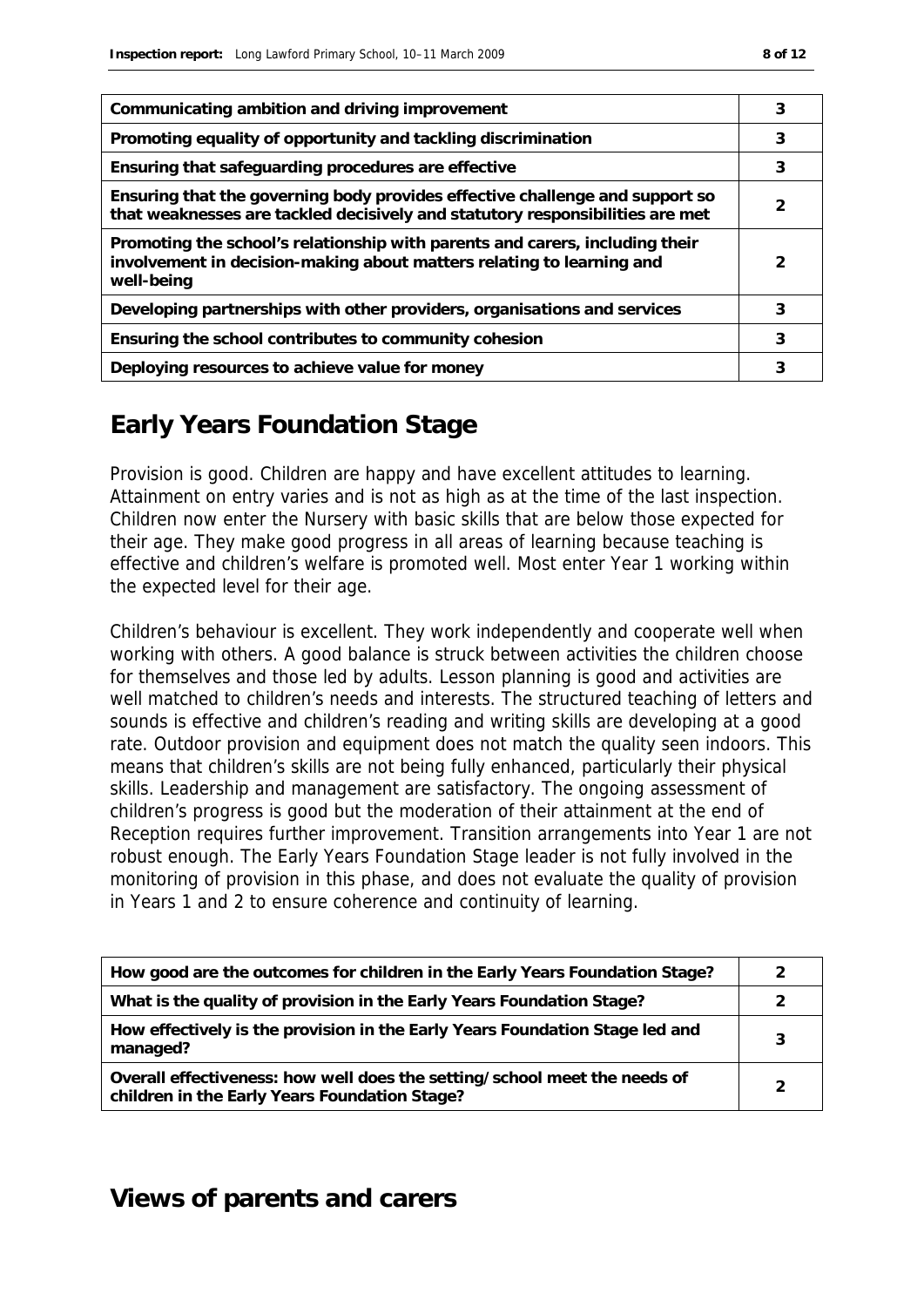Parents hold positive views about the school. They say that their children enjoy school and are kept safe. Members of the Parents' Forum say the headteacher is approachable and if parents have a concern he will listen and deal with any problems promptly and effectively. Very few negative comments were made on parental questionnaires. A small minority of parents feel that they could be better informed about their child's progress and the school could do more to help them support their child's learning.

The school has run mathematics workshops to help parents support learning at home. Inspectors have made a recommendation to provide further guidance and resources so parents can support their child's learning in literacy and numeracy.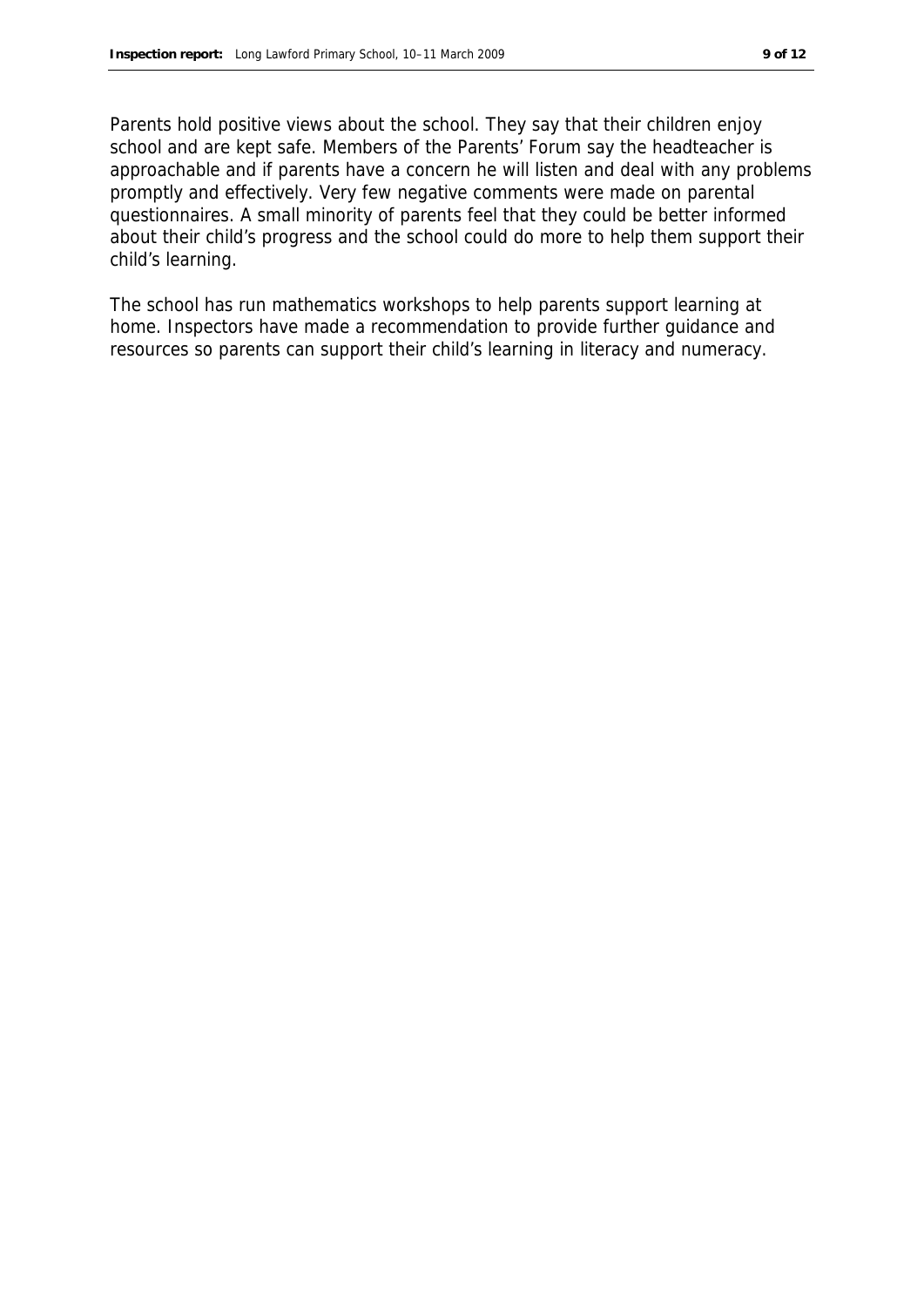# **What inspection judgements mean**

| Grade   | Judgement    | Description                                                                                                                                                                                                                                                                          |
|---------|--------------|--------------------------------------------------------------------------------------------------------------------------------------------------------------------------------------------------------------------------------------------------------------------------------------|
| Grade 1 | Outstanding  | These features are highly effective. An outstanding<br>school provides exceptionally well for all its pupils' needs.<br>In 2007-8, 15% of schools were judged to be<br>outstanding.                                                                                                  |
| Grade 2 | Good         | These are very positive features of a school. A school<br>that is good is serving its pupils well. In 2007-8, 49% of<br>schools were judged good.                                                                                                                                    |
| Grade 3 | Satisfactory | These features are of reasonable quality. A satisfactory<br>school is providing adequately for its pupils. In 2007-8,<br>32% of schools were judged satisfactory.                                                                                                                    |
| Grade 4 | Inadequate   | These features are not of an acceptable standard. An<br>inadequate school needs to make significant<br>improvement in order to meet the needs of its pupils.<br>Ofsted inspectors will make further visits until it<br>improves. In 2007-8, 5% of schools were judged<br>inadequate. |

# **Common terminology used by inspectors**

| Attainment:                | the standard of the pupils' work shown by test and<br>examination results and in lessons.                                                                                                                                                                                            |
|----------------------------|--------------------------------------------------------------------------------------------------------------------------------------------------------------------------------------------------------------------------------------------------------------------------------------|
| Progress:                  | the rate at which pupils are learning in lessons and<br>over longer periods of time. It is often measured<br>by comparing the pupils' attainment at the end of a<br>key stage with their attainment when they started.                                                               |
| Achievement:               | an overall measure of the pupils' success in their<br>academic learning. The term combines attainment<br>and progress. Pupils might make good progress,<br>for example, but if their attainment remains low,<br>inspectors may judge that their achievement is<br>only satisfactory. |
| Capacity to improve:       | the proven ability of the school to continue<br>improving. Inspectors base this judgement on what<br>the school has accomplished so far and on the<br>quality of its systems to maintain improvement.                                                                                |
| Leadership and management: | the contribution of all the staff with responsibilities,<br>not just the headteacher, to identifying priorities,<br>directing and motivating staff and running the<br>school.                                                                                                        |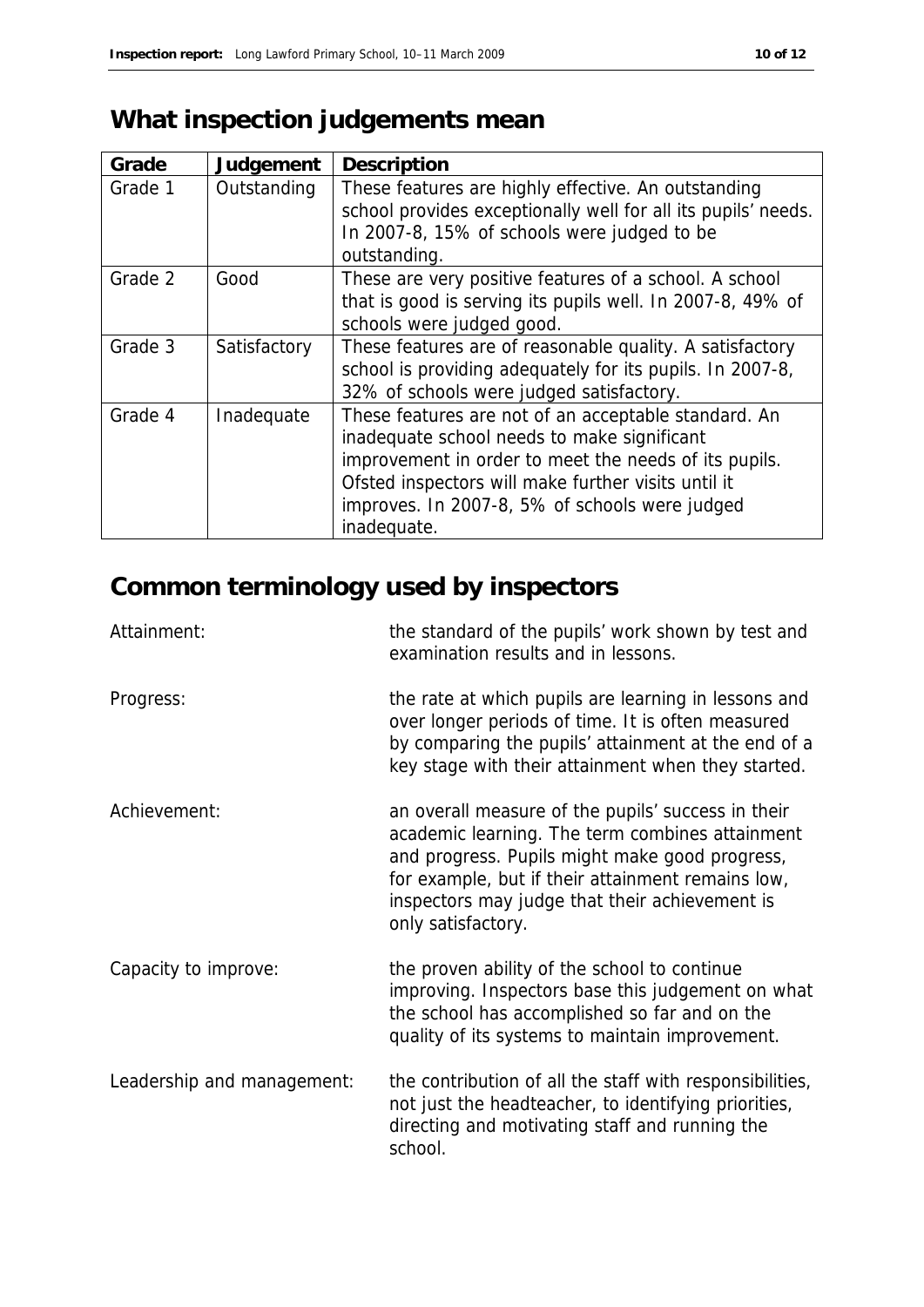#### 12 March 2009

Dear Pupils

**Inspection of Long Lawford Primary School, Rugby CV23 9AL**

As you know, inspectors visited your school recently, I am writing this letter to tell you what we found out. Thank you for talking to us and for making us feel so welcome. Inspectors judge that your school is satisfactory and improving, with some good features.

**We liked these things about your school.**

- You enjoy coming to school and attend regularly.
- You behave well and are keen to succeed. You have very positive attitudes to learning.
- Children in the Nursery and Reception classes are well taught and are making good progress. Year 6 pupils are also making good progress. The Polish pupils have settled in well and are making very good progress.
- You are well cared for and you feel safe and secure. You are certainly learning the messages from the 'Kerb Safe' and 'E-Safety' work.
- You are provided with a wide range of before-and after-school activities which you thoroughly enjoy.
- You told us that you like using the computers in the new room and find the work interesting and enjoyable. You also like choosing books from the new library and taking them home to read with your parents.
- Your parents like the school and there are good links between home and school.
- The headteacher, senior staff and governors are moving the school in the right direction.

**The school must do three things to improve further.**

- We want you to improve your reading, writing and mathematical skills. The best way to do this is to ensure you are taught well at all times. We want the headteacher and governors to ensure this happens.
- The outdoor curriculum and the outside equipment for the youngest children need to be better. We want the outdoor activities to be as good as those indoors.
- We have asked the teachers and governors to get even better at checking how well the school is doing. If they spot something that is not working well, they must put it right quickly.

Best Wishes David Rzeznik Her Majesty's Inspector of Schools